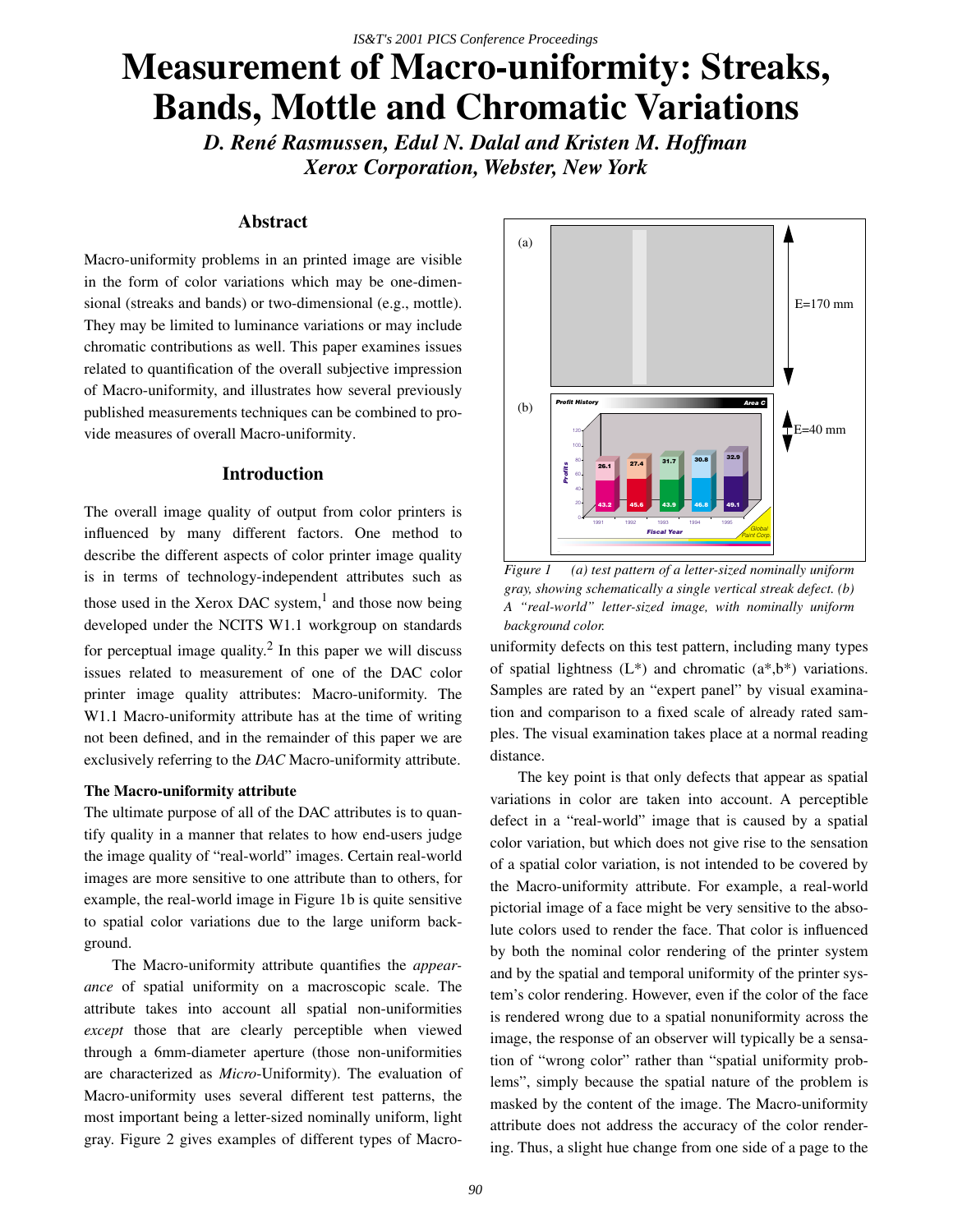other would typically be judged as a small defect in terms of Macro-uniformity, but might be a more substantial problem in terms of color rendition.



*Figure 2 Examples of some of the letter-sized print samples used in this study. The contrast has been strongly enhanced to clearly show the defects. A wide range of "looks" are seen: chromatic, periodic, isolated streaks, random 2D, random streaks.*

Later in this paper we will see that not only does the absolute objectionableness of a streak depend on the streak extent, E (see Figure 1), but the *relative* objectionableness of streaks with different characteristic spatial frequencies depends on E. This implies that a (hypothetical) measure that perfectly correlates with the objectionableness of vertical streaks on the image in Figure 1a, *must fail* to perfectly correlate with objectionableness of vertical streaks on the image in Figure 1b. Then what is the value of an attribute such as Macro-uniformity? There are two parts to the answer. Firstly, a test pattern such as in Figure 1a provides an upper bound on the stressfulness of real-world images. Secondly, the Macro-uniformity evaluation can be taken as a weighted average over several test patterns which together can predict the quality, not of a single real-world image, but of a population of different real-world images.

The advantages of measuring image quality in terms of an appearance based attribute, rather than exclusively by defect-specific metrics, are many. If market requirements are understood at the attribute level, then they can easily be translated to specifications for a specific (new) defect-type that may show up during product development. For example, some electrophotographic systems have a "ghosting" defect, that is, a weak, positive or negative version of a previously printed image that appears overlaid on the current image. When such a ghosting defect shows up, it may seem like a new, unique defect that calls for new, unique measurements, but in fact it affects the appearance of real-world images through a couple of high-level appearance attributes, most notably Macro-uniformity, and requirements for ghosting levels can be derived from Macro-uniformity requirements.

In summary, to define a procedure to assess Macro-uniformity of a printer, we need to specify 3 items:

- A set of images that will be evaluated.
- The scope of the attribute (i.e., appearance-characteristics of defects that are / are not taken into account).
- A defined set and sequence of printing test patterns, possibly including test patterns beyond those that will be evaluated, in order to provoke Macro-uniformity defects.

The discussion in the remainder of this paper is limited to assessments of single, nominally uniform images, such as the test pattern shown in Figure 1a.

## **From physical image to objectionableness**

Much work has been published on the use of human visual system (HVS) models to predict "visual differences" and image quality.<sup>6,7,8,10</sup> The method we will use here,<sup>3</sup> consists of 2 steps: a HVS model that transforms the physical image into a "perceived" image, followed by a space-domain analysis that attempts to judge the objectionableness based on the perceived image. While the "perceived image" is reached



*Figure 3 Horizontal profiles across print samples of test pattern Fig. 1a. The values are reflectivity relative to the average over the page. (a) The physical image (profile). (b) The perceived image (profile) further processed by calculating the square of the deviation from the average. The horizontal (red) marks indicate where human subject marked the presence of the most objectionable streaks on the print sample.*

within the visual cortex, the interpretations and judgements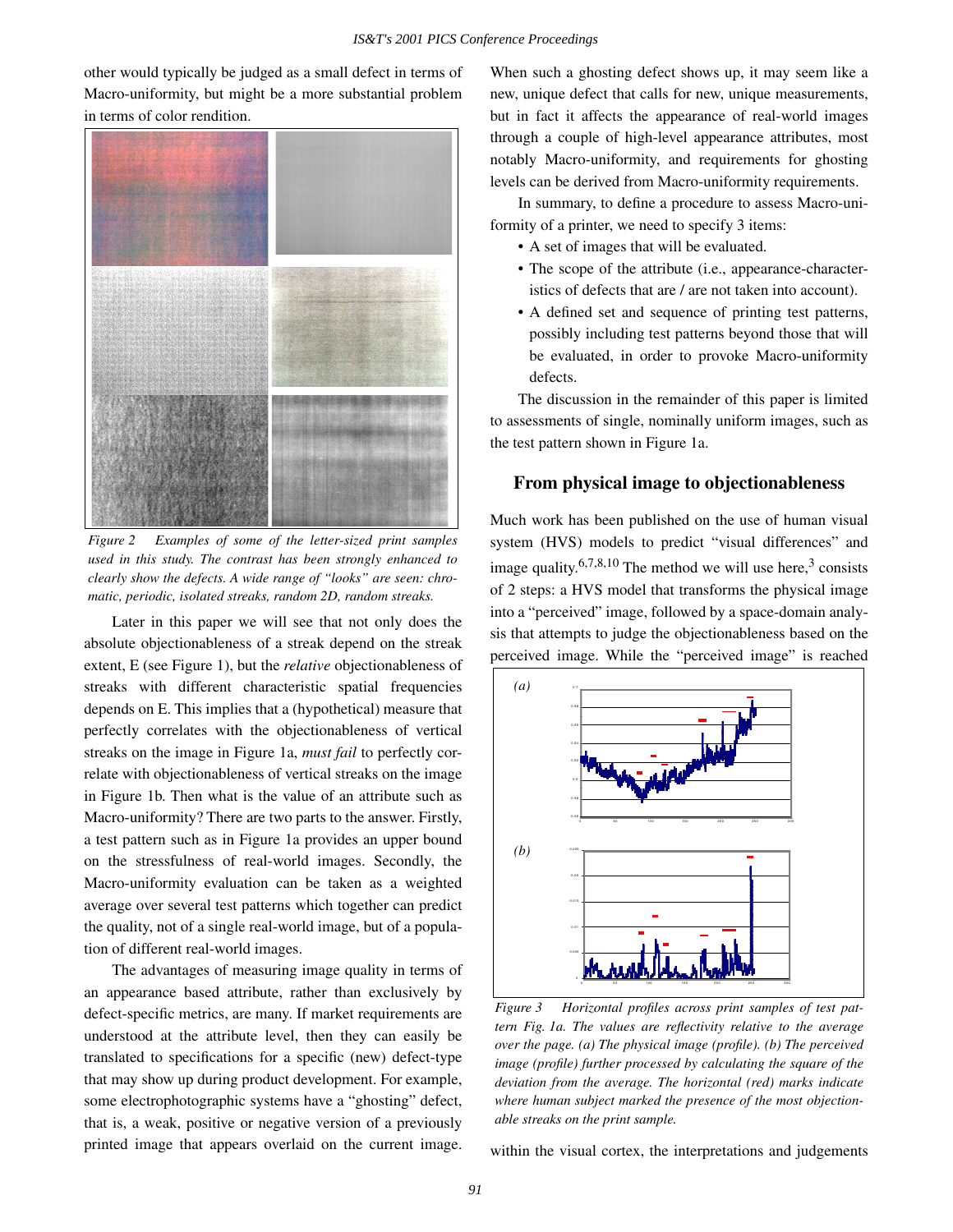that leads to a statement of objectionableness presumably take place outside the visual cortex, and involve consciousness about all the significant features (defects) in the image.

A simple HVS model<sup>3,4</sup> consists of applying a visual transfer function (VTF) to the physical data. This simple model can be extremely successful in filtering out all the visually insignificant information in the physical image, as illustrated in Figure 3. A single print sample of the test pattern in Figure 1a was recorded with a calibrated scanner, then for each horizontal position the photopic reflectance was averaged in the vertical direction, producing the profile in Figure 3a. Several observers were asked to look at the print sample and mark the location of the 5-10 most objectionable vertical streaks. The horizontal (red) marks on the figure show the consensus locations, and as expected there not an obvious relationship to the profile of photopic reflectance. Next the reflectance profile was modulated with a bandpass VTF, the mean value was subtracted, and the remaining signal squared. The result is in Figure 3b, showing a very good agreement between the signal and the visual assessment of objectionable streak locations.

Assuming for now that the HVS model is adequate, an important question remains: how do we go from the "perceived image" of Figure 3b, to a single number that correlates with the overall objectionableness? In general, the feasibility of this depends on the degree of variability of the "characteristic look" of the defects for which the correlation should hold. Table 1 defines four types of defect variability. A set of print samples falls under Type I if the defects of all the samples have (within a certain approximation) the same spatial pattern which varies only in amplitude. An example would be a single streak with a given width and shape, varying only in amplitude. In this case, a correlation between measurements and objectionableness is almost guaranteed, even if the HVS model is omitted. A set of Type II samples contains many different spatial patterns, but the *perceived images* can all be described by a single statistical distribution, and only the overall amplitude varies among the samples. An example would be samples characterized by 1/f noise<sup>5</sup> as long as the frequency range remains constant and the amplitude sufficiently high that a large number of streaks are perceptible. As in the case of Type I this leads to a single characteristic "look" and a straightforward correlation between objectionableness and *any* measure that tracks with the amplitude, even if the HVS model is omitted. Type III is characterized by containing samples that span many different "looks." The samples cannot be described statistically by a single distribution of defects, for example, one perceived image may be dominated by a single very wide streak, while another perceived image is dominated by multiple narrow streaks. In this case the HVS model is necessary, but not sufficient, unless it was expanded to account for the interpretation and judgement that can weigh different "looks" against each other.

The distinction between Types IIIa and IIIb is only a reflection of our (current) ability to predict objectionableness based on the perceived image. If a method exists to "integrate" the variation in the perceived image to a single numerical value that correlates with objectionableness, then we will say the sample set is Type IIIa, otherwise it is Type IIIb. Type IIIa implies that the defect variability has been reduced to a single dimension.

| <b>Type</b> | Spatial<br>pattern | Distribu-<br>tion | "Looks" | Dimen-<br>sions             |
|-------------|--------------------|-------------------|---------|-----------------------------|
|             | One                | N/A               |         |                             |
| П           | Many               | One               |         |                             |
| IIIa        | Many               | Many              | Many    | Simple<br>1;<br>integration |
| <b>IIIb</b> | Many               | Many              | Many    | >1                          |

**Table 1 Categories of defect variability**

#### **The "tentpole function" for objectionableness**

The sample set we are considering in this study is Type III, even if we consider only the 1-dimensional, horizontal L\* variation, such as shown in Figure 3. In fact, the sample set was characterized by many samples where only a few (1-4) individual defects (say streaks) "stood out," and these individual defects had quite different spatial patterns.

Let us consider options for "defect-integration" of the perceived image in cases such as Figure 3 into a numerical objectionableness value. The graph shows that many distinct defects are perceptible, so how do they add up? The "tentpole effect" is often referred to in image quality, the extreme interpretation being, that when an observer judges image quality of a sample that has multiple defects, only the worst defect matters. Once the worst defect is removed, the second-worst is considered, and so forth. The characteristics of potential defect-integration methods are:

- 1 Should increase with defect amplitude;
- 2 Should capture the essential part of the tentpole effect, namely that the worst defect dominates;
- 3 The larger the number of defects in an image, the more objectionable it is (the pure tentpole effect violates this);
- 4 Given a localized defect, the objectionability should be relatively insensitive to the size of the surrounding (perfect) image.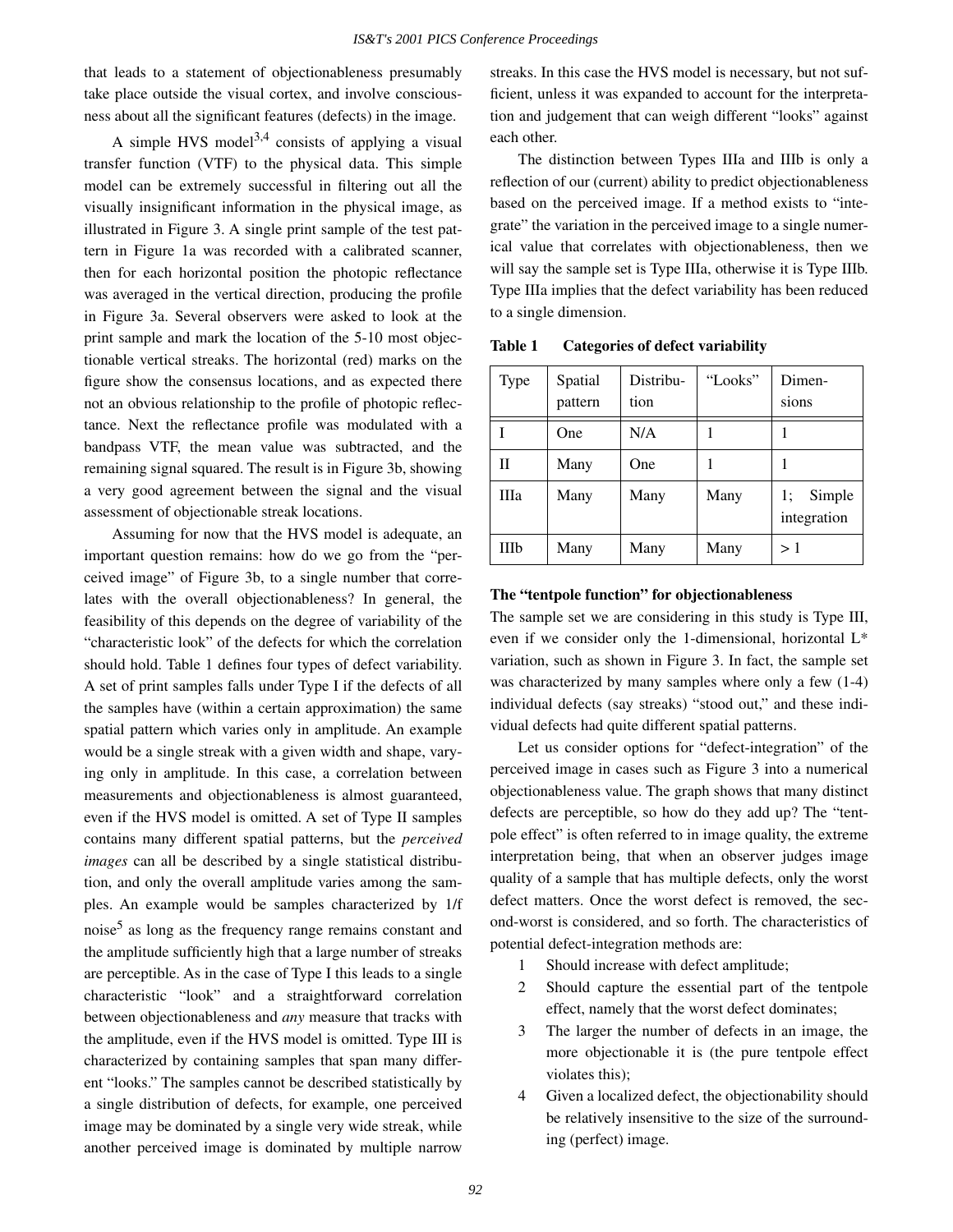Let  $D'(x)$  denote a one-dimensional profile representing the perceived image in cases such as shown in Figure 3, and let  $D(x)$  be the absolute value of the deviation from the average:  $D(x) = |D'(x) - \langle D' \rangle|$ . We can interpret  $D(x)$  as the level of defect at location *x*.

The pure tentpole effect corresponds to using the maximum  $Max\{D(x)\}\$ . This clearly does not satisfy all the requirements, since this value is not affected by the number of defects.

The average  $\langle D \rangle$  does scale with the number of defects present, but it completely ignores the tentpole effect by assigning equal weight to all defects.

Other norms can be used to obtain compromises between the extremes of Max and Average. In general:

$$
Obj = \left(\frac{L}{L} \int_{0}^{L} D(x)^{p} dx\right)^{1/p}
$$

where  $p=1$  corresponds to the average, and  $p=\infty$  corresponds to the maximum. For values of *p* between *1* and  $\infty$ , all defects are taken into account and the worst defects will count with relatively higher weights, however, in cases where there are many identical, isolated defects, the integral is proportional to the number of defects, which is not compatible with the idea of the tentpole effect.

The method of "defect integration" we have used in this study is a generalized "tentpole function." The tentpole function requires that the continuous signal  $D(X)$  is first converted into a discreet, possibly infinite, series: d(i), where *d(1)* denotes the amplitude of the worst defect, *d(2)* the amplitude of the second-worst defect, and so forth. We define the tentpole function as

$$
T = \sum_{i=1}^{N} \frac{d(i)}{p^{i-1}}
$$

where *N* is the number of defects, and *p* is a tentpole parameter that must be larger than 1, and which defines how quickly the objectionableness, *T*, saturates when an increasing number of identical defects are present. In the limit of an infinite number of defects with equal amplitude, *d*, *T* converges to *dp/(p-1)*.

Although this function satisfies the four criteria stated above, there is of course no guarantee that it actually describes the proper defect integration. We are currently conducting psychophysical experiments to test this hypothesis and to determine the tentpole parameter  $p$  for the case of  $L^*$ streaks. We can expect this type of integration to be suitable when the perceived image is characterized by relatively few  $(say < 100)$  distinct defects, but not in cases, such as graininess, where the visual impression is that of a single, spatially dispersed defect.

# **Determination of the VTF for L\* streaks**

We will now discuss the determination of the human VTF that was used for the analysis of L\* streaks. The literature has plenty of data on human contrast sensitivity functions for spatial luminance variations,  $4,6,7$  and there is general agreement that the visual transfer function is a bandpass filter that peaks somewhere between 0.1 and 1 c/mm. Here and in the remainder of this paper we will describe spatial frequencies in cycles/mm, assuming a viewing distance of 0.40m. The details of the VTF depends however, on a number of conditions, including the average luminance level, the number of cycles that are visible and, as we shall see, on the extent (*E*, in Figure 1). Furthermore, most data in the literature concerns luminance variations close to the perceptibility threshold, while the current study also involves variations significantly above that threshold. For this reason we have here determined a VTF that is tuned to the viewing conditions and defect types that we wish to analyze.

Letter-sized print samples were created with controlled luminance variations around a light gray  $(L*-75)$ , using an ink jet printer. Each sample contained a single vertical streak with a profile equal to a single period of a sinusoid. A sche-



Figure 4 Schematic of a simulated streak.with width W, ampli*tude A, and extent E.*

matic example is shown in Figure 4. Samples were created with widths of 1, 2, 4, 8, 16, 32, 64, and 125mm, and several different amplitudes for each width. The samples had an extent, E, of 170mm, and white masks were used to limit the visible extent to 20, 30, 45, 70, 106, and 170mm. 20 different observers rated the samples for quality on a scale from 1 (worst) to 10 (best) using anchor samples for the end points. The median of the 20 ratings was used as a measure of the sample quality. The samples were recorded with a drum scanner and the data calibrated to photopic reflectance.

For each extent, *E*, a VTF was determined as follows. The luminance profiles were filtered with an initial VTF and the filtered amplitudes were plotted against the quality ratings. Typically this led to a set of different curves, one for each streak width, *W*, as shown in Figure 5a. Had the VTF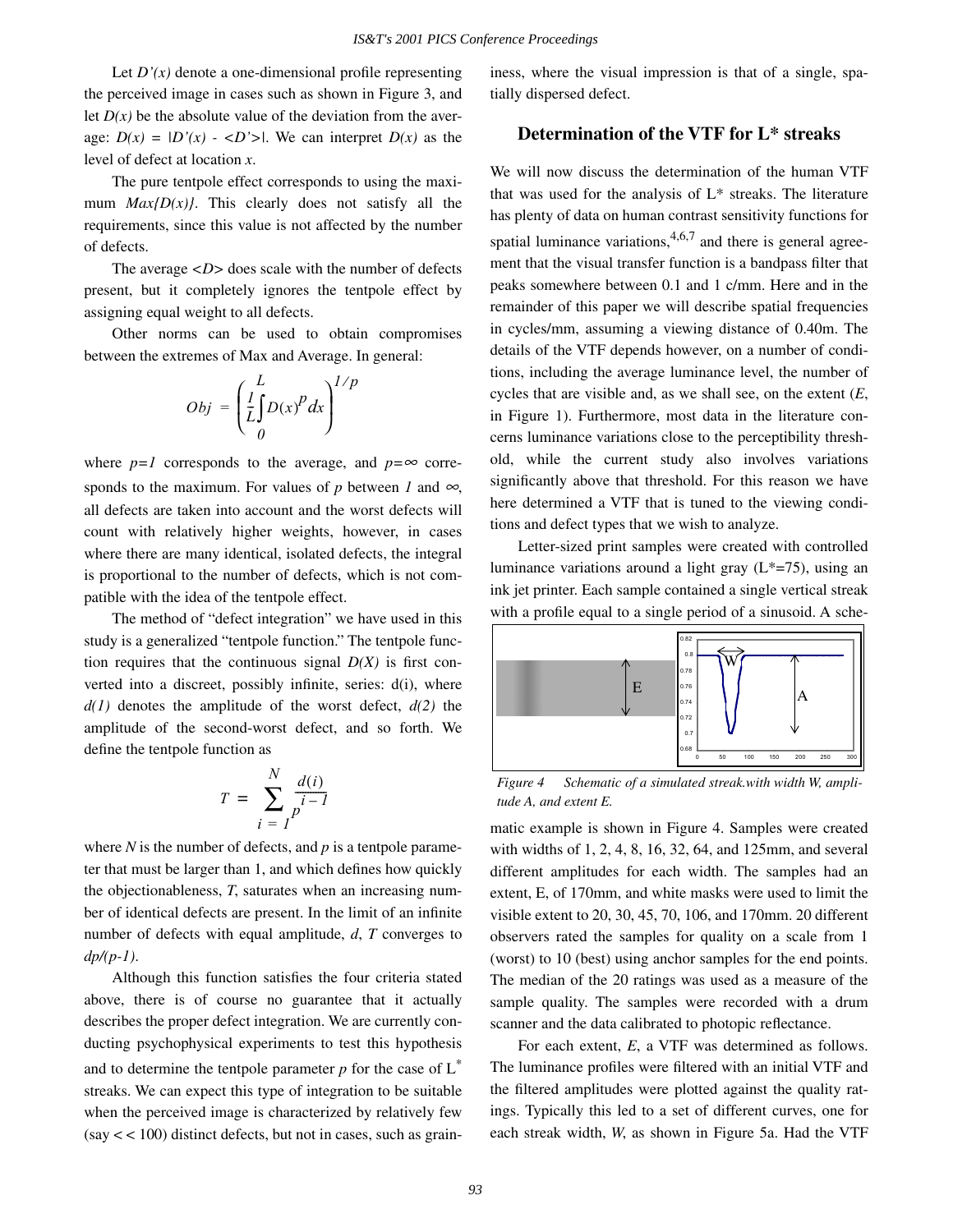been correct the curves would coincide. In an iterative manner the VTF was optimized to provide the best agreement between the curves. In this way we are guaranteed that at least for isolated streaks, the amplitude of the VTF-filtered signal is a measure of objectionableness, which is a requirement for being able to integrate multiple defects with the tentpole function. Two of the resulting VTFs are shown in Figure 6. The main conclusion is that perception is significantly affected by the extent, especially for low-frequency variations. For this study we considered letter-sized test patterns, therefore the VTF corresponding to the largest extent, *E*=170mm, was used for the subsequent analysis.



*Figure 5 VTF-filtered amplitude versus experimental quality ratings in a matrix of two E values and two different VTFs. (a) and (b) are for E=20mm, while (c) and (d) are for E=170mm. (a) and (c) use the VTF optimized for E=170mm, while (b) and (d) use VTF optimized for E=20mm.*



*Figure 6 VTFs determined for two different extents, E=20mm and E=170mm.*

# **Overall Macro Uniformity**

Around 40 print samples were used to study the overall Macro-uniformity. The samples were letter-sized, nominally uniform, in most cases 20%CMY, and in some cases 20% K. The samples covered a wide range of printing technologies, including lithography, thermal and solid ink jet, electrophotography, and dye sublimation. A visual evaluation of Macro-uniformity was performed by an "expert panel", and the samples were recorded with a calibrated drum scanner.

The analysis of the images was separated into 3 parts: 1 dimensional horizontal or vertical luminance variations (e.g, streaks and bands), 2-dimensional luminance variations (e.g., mottle) and chromatic variations.

#### **1-dimensional luminance variations**

1-dimensional profiles of luminance variations were first filtered with the VTF as determined above. For an image with spatially isolated streaks the peak amplitudes could be used directly as input to a tentpole function, but in general the streaks may overlap as shown in Figure 7. To properly account for all such streaks the VTF-filtered profile is separated into 3 frequency channels, analogous to multichannel vision models.  $9,10$  The amplitudes of peaks in the resulting 3 profiles are taken as input to a tentpole function, with parameter  $p=2$ , and the result,  $T<sub>1</sub>$ , is a measure of the objectionableness of the 1-D luminance variation.

#### **2-dimensional luminance variations**



*Figure 7 Streaks that are spatially overlapping but with widely separated frequency content must be counted as separate defects in the tentpole summation.*

The 2-dimensional luminance variation is first filtered with a bandpass VTF, then separated into 3 frequency channels. The sum of the standard deviations of each channel was taken as a measure, *T2*, of the overall objectionableness of the 2-D luminance variation.

#### **Chromatic variation**

Our perception of chromatic spatial variations is quite different from our perception of luminance variations. Most data indicate that the dominating effect is a low-pass filter.<sup>11</sup> We therefore chose to simplify this measurement to spectrophotometer measurements with a 3 mm aperture, which is roughly consistent with the perceptual frequency cutoff for chromatic variations. The measurements were performed on a 2mm x 2mm grid across the entire page. At each point the deviations  $\Delta a^*$  and  $\Delta b^*$  from the page-average were calcu-

lated, as well as the quantity  $\Delta K = \sqrt{\Delta a^*^2 + \Delta b^*^2}$ . The